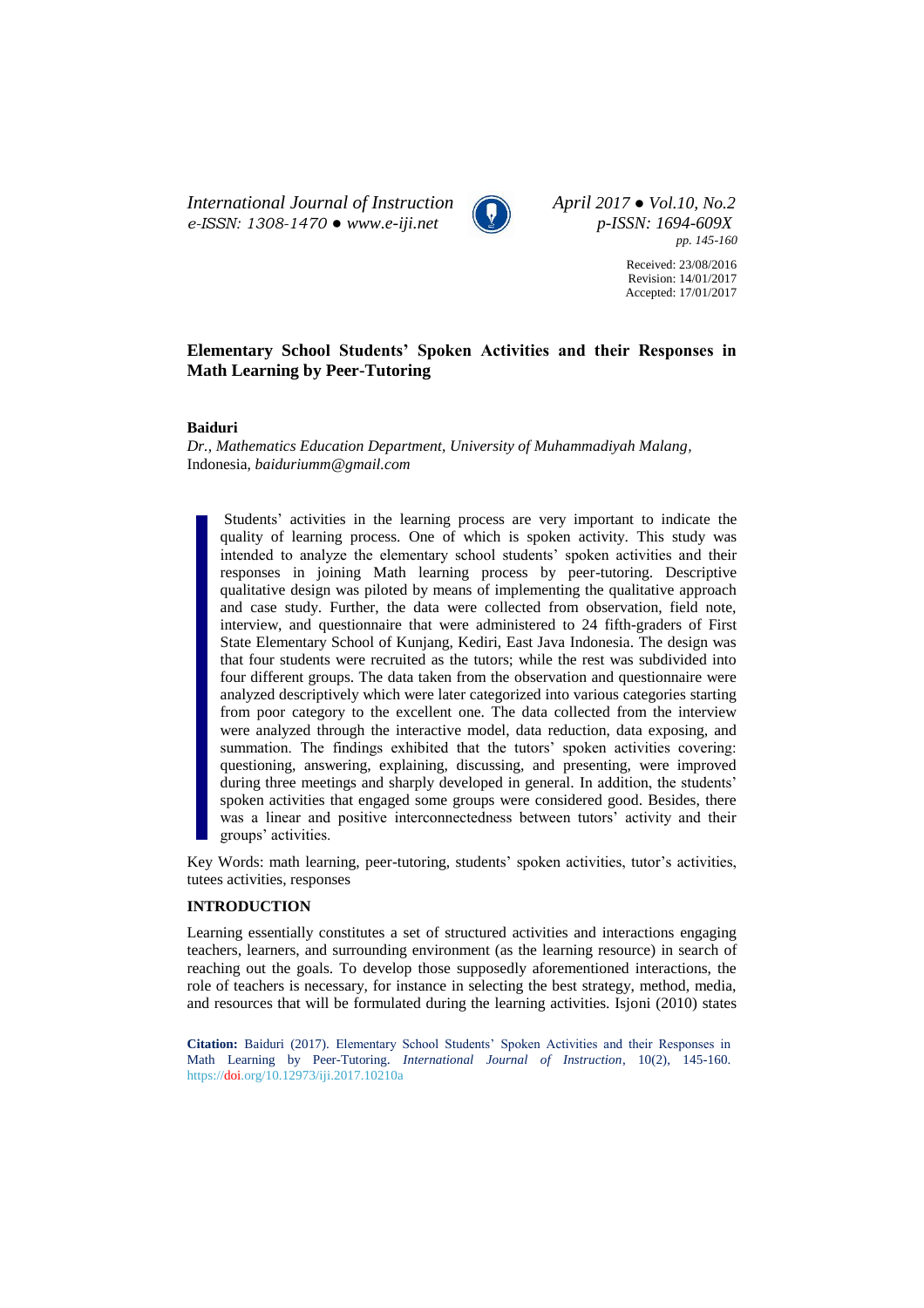that all kinds of learning models can be considered as good provided that they are meeting these following criteria: 1) the less efforts and time allotments significantly affect students in learning; 2) the models are to meet the students' way of learning; and 3) the teachers are to be able to implement the selected models properly. In addition, the students' activeness signifies one out of major principles within the learning activities. Learning is to practice, which means that there is no learning without practicing any activities. Students' experiences in learning can be established through implementing active interactions with their surroundings. In fact, knowledge, skills, and attitudes cannot be transferred unconditionally, but the students themselves who are to manage them initiatively. Teachers indeed facilitate and serve the learning resources, but it is the students themselves who are to manage and comprehend the resources based on their capabilities, passions, motivations, talents, and backgrounds. This infers that the students' learning activities are allowed to be set as standardized indicators of quality learning. One of students' learning activities is referred to spoken activity constituting the students' activities in revealing the facts or principles, interconnecting the occurrences, directing the question, advising, expressing the idea, interviewing, discussing, and interrupting (Hanafiah & Suhana, 2010).

Spoken activities signify the combination of two crucial activities in the learning process through scientific approach by means of observing, questioning, experimenting, associating, and communicating. Moreover, directing questions in relation to the uncomprehendible occurrences that have been observed previously is aimed to gain additional information related to what has been and is being observed. Questioning is beneficial in search of establishing the students' factual, conceptual, and procedural comprehensions so as to build the students' meta-cognitive thinking which naturally can be reached through discussions, group-works, and class discussions. Meanwhile, to communicate is the way of expressing the conceptualized results in the spoken and written forms, figures or sketches, diagrams or even graphics after conducting presentation, composing report, and/or work modeling. In essence, spoken activities are initiated from an observation on particular objects, not based on contemplation, which are intentionally aimed to express ideas to others. Spoken activities are a set of activities that are always executed by the students during learning process in addition to seven other activities comprising visual, writing, listening, drawing, moving, mental, and emotional activities (Sardiman, 2011).

Alluding to the observation and the writer's experience at schools; either elementary school, high school, or university levels, students' competencies in questioning the blurred concepts during the learning process and in communicating the ideas in the discussion process need to be teachers' serious concerns. In general, students are not willing to question teachers when the learning activity is running due to their fear and shyness. Therefore, teachers should be selective in choosing the most applicable learning method that develops students' motivation and questioning skill. Consequently, peer-tutoring is the recommended one. By nature, peer-tutoring constitutes a group of students who have accomplished the learning resources and assist their friends who get problems in comprehending what to learn (Suherman, 2003). Peer-tutoring learning signifies the activities that enable students who have mastered all of materials to help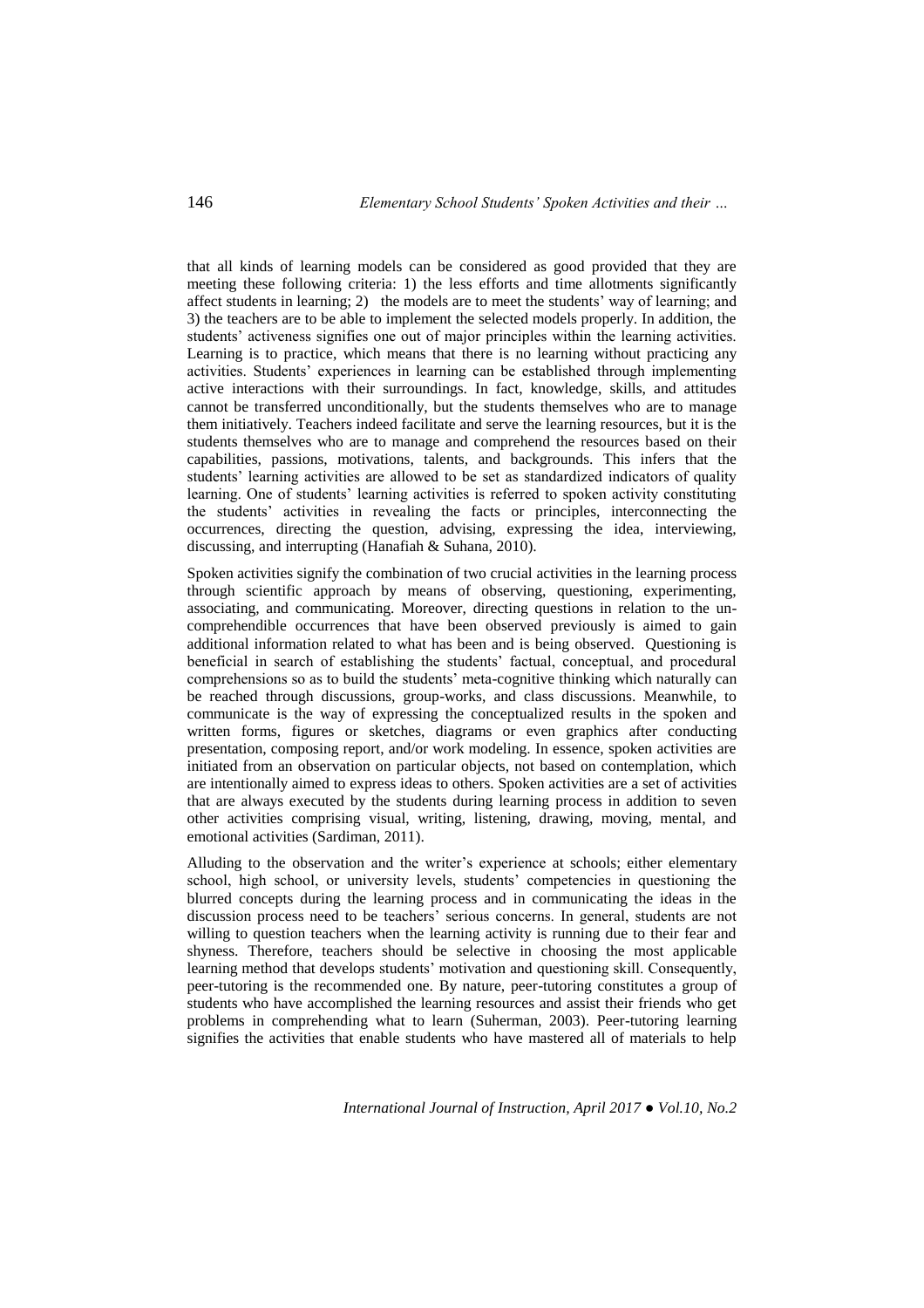their peers in dealing with difficulties. This method has various advantages, namely: 1) the language formulated by the peers is more of modesty and comprehension than that of teachers'; 2) the learning activities are calm, not stressful; 3) for those who are afraid of their teachers, they can easily question their peer tutor (Rusman, 2011).

A number of researchers reviewing the method of peer-tutoring, for instance; Arjanggi and Suprihatin (2010), have observed students based on their self-regulation. Alwi (2009) states there are significant influences on the senior high school students' motivation and achievement in learning Math after implementing peer-tutoring method. Hafizah (2012) and Soraya (2014) claim that the aforementioned method can develop the elementary school students' achievement in learning. The similar thing was also researched by Nurmala, et.al. (2016) by revealing that peer-tutoring can improve the elementary school students' achievement, attitude, and passion on the material about integrated arithmetic operation. Hayati (2015) analyzes peer-tutoring by emphasizing on the teachers, tutors, and students' activities as well as the students' achievement in learning. In general, peer-tutoring brings about positive behavioral and social impacts (Ginsburg-Block et.al, 2006; Dennis et.al, 2007; Miller et.al, 2010) as well as cognitive and academic impacts (Greenwood & Delquadri, 1995; Scruggs et.al, 2012; Kunsch et.al, 2007). The focus of this study relied more on the elementary school students' spoken activities in the learning process by means of peer-tutoring covering tutoring activities and student members of group.

The learning concept of peer-tutoring is based on the socially constructivist point of view that concerns on achieving the success in learning in terms of sharpening students' role through social interaction that engages teachers and students within their proximal zones (Vygotsky, 1978). Vygotsky postulates that learning can be initiated through social negotiation in the cultural context assisted by the language as the main tool. Students' access is gained through tutors who are contributing to facilitate the teaching activity; while the purpose of learning activities is to realistically and practically overcome problems in authentic settings. For peer-tutoring, this setting refers to the realistic setting of humankind, so that students are to be involved in 'on the job' activity instead of following didactic explanations on abstract concepts. The argument is that students are able to approach unfamiliar problems and provide the exact solutions based on their particular culture. Peer-tutoring concept is in line with the aspects of social constructivist theory. It is developing social negotiation between tutors and their peers in which the knowledge construction is achieved through communication and dialogue in groups.

By nature, the fact is in line with Zaini's point of view (2002) arguing that the most effective learning method is by teaching others. Learning resources can be retrieved from other people excluding teachers, namely: the higher graders, classmates, or the collegial families at home. Learning resources, not teachers, coming from others who are more competent are identically addressed as tutors. In fact, there are two kinds of tutors; they are peer-tutors and elder-tutors. Peer-tutors are those who are in the same age and whose competencies are higher; while elder-tutors signify those tutors whose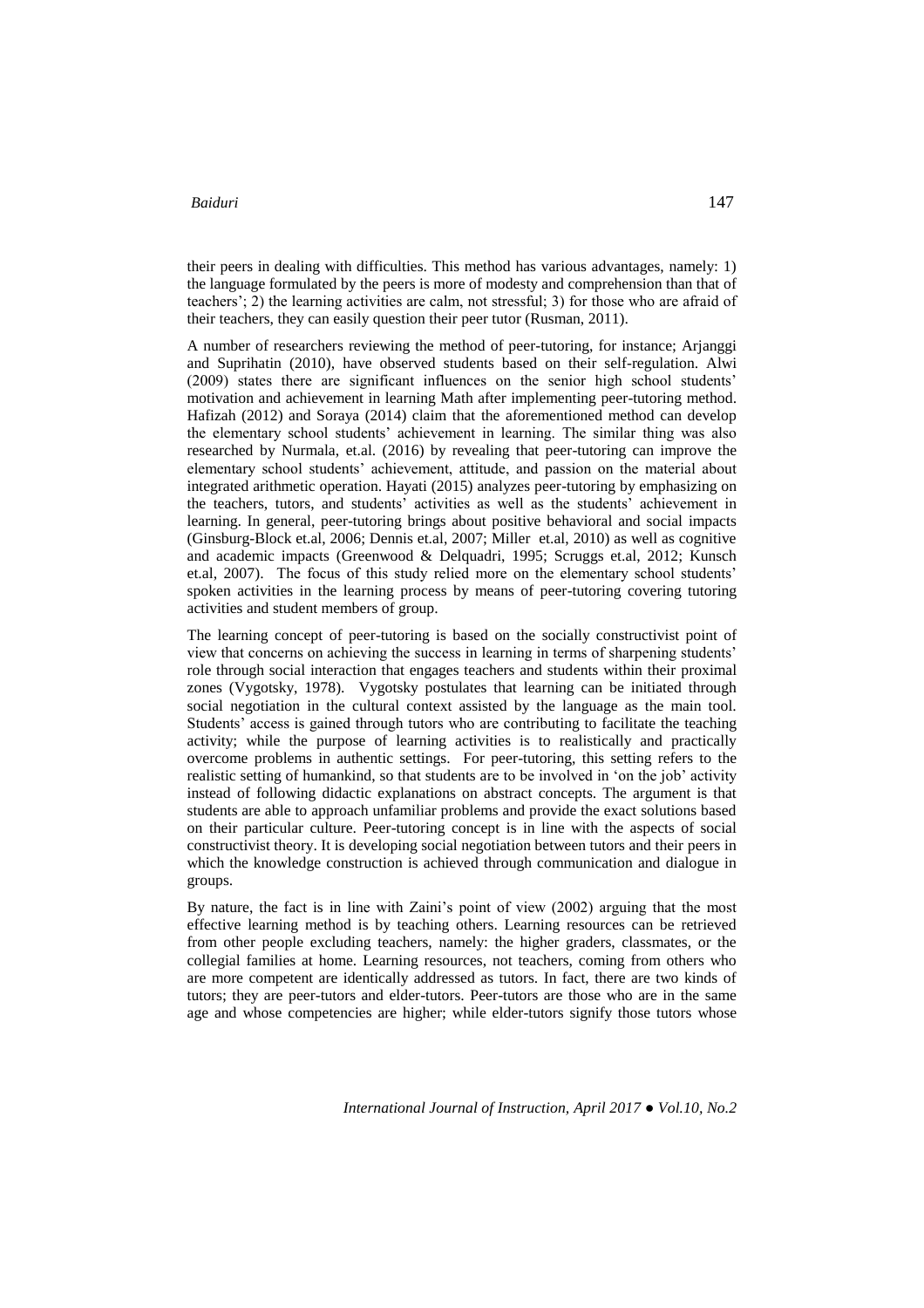grades are higher. Therefore, peer-tutoring model chosen by teachers as the learning strategy is helpful in search of facilitating students to teach materials to their peers.

Peer-tutoring activity is also expected to provide tutors with valuable experiences, by means of "learning by teaching" (Clarkson & Luca, 2002). Hartman (1990) argues that peer-tutoring increases students' motivation in learning. This finding is also underpinned by Whitman (1982), Annis (1983) and Benware - Deci (1984) stating that peer-tutoring can be the most intellectual moment the students have along their careers and is able to lift up their confidence to perform better in term of high-scaled conceptual apprehension than those who only read the materials for study purpose. Goodlad (1999) denotes that the benefits of peer-tutors can be reflected from the students who are taught, the students who teach (the tutors), and the teachers, as follows: a) the taught students are facilitated to find out their interesting, understandable, and supportive learning processes; b) the student-tutors could train their capacities in communication, are encouraged to organize something advantageous to their knowledge, are able to identify others based on their distinguished backgrounds, should gain the new knowledge about how the students are seeing the learning materials, are able to develop their confidence, and are trained to strengthen their knowledge; c) teachers possibly find out the easiest way of teaching materials, create interesting learning activities, and are able to identify students' readiness in learning deeply. Peer-tutoring in learning activities is expected to grow up teamwork and solidarity, increase the capability of tutors or either tutored-students, build up the tutors' pride, create a good example for other students, and give an intensive advisory to the slow-learners individually.

Implementing peer-tutoring program is not that simple since there must be so many problems that continually emerge. Sani (2013) states that the procedures of peer-tutoring method in the learning activities should include:

- a. Teachers are to divide students into some groups. Every single group consists of three to four students whose capabilities are heterogeneous. In addition, one group must have one student with the intelligent competence for being selected as the tutor;
- b. Teachers are to explain the ways of solving some tasks through conducting grouplearning assisted by peer-tutors, to clarify the duty of each group, and to explain the assessment of affective tasks;
- c. Teachers are to explain the materials to all students and give them a chance to directly ask questions if they do not understand;
- d. Teachers are to administer the tasks and pre-requisitely command the students to ask for help, in the form of advisory, from their selected peer-tutors.
- e. Teachers are to observe students' learning activities and assess them;
- f. Teachers, tutors, and students are to evaluate the learning process to deeply follow up the coming activities in the next cycle.

Alluding to the aforementioned procedures, teachers are to initiatively identify some students who have the highly better competencies than others for being projected as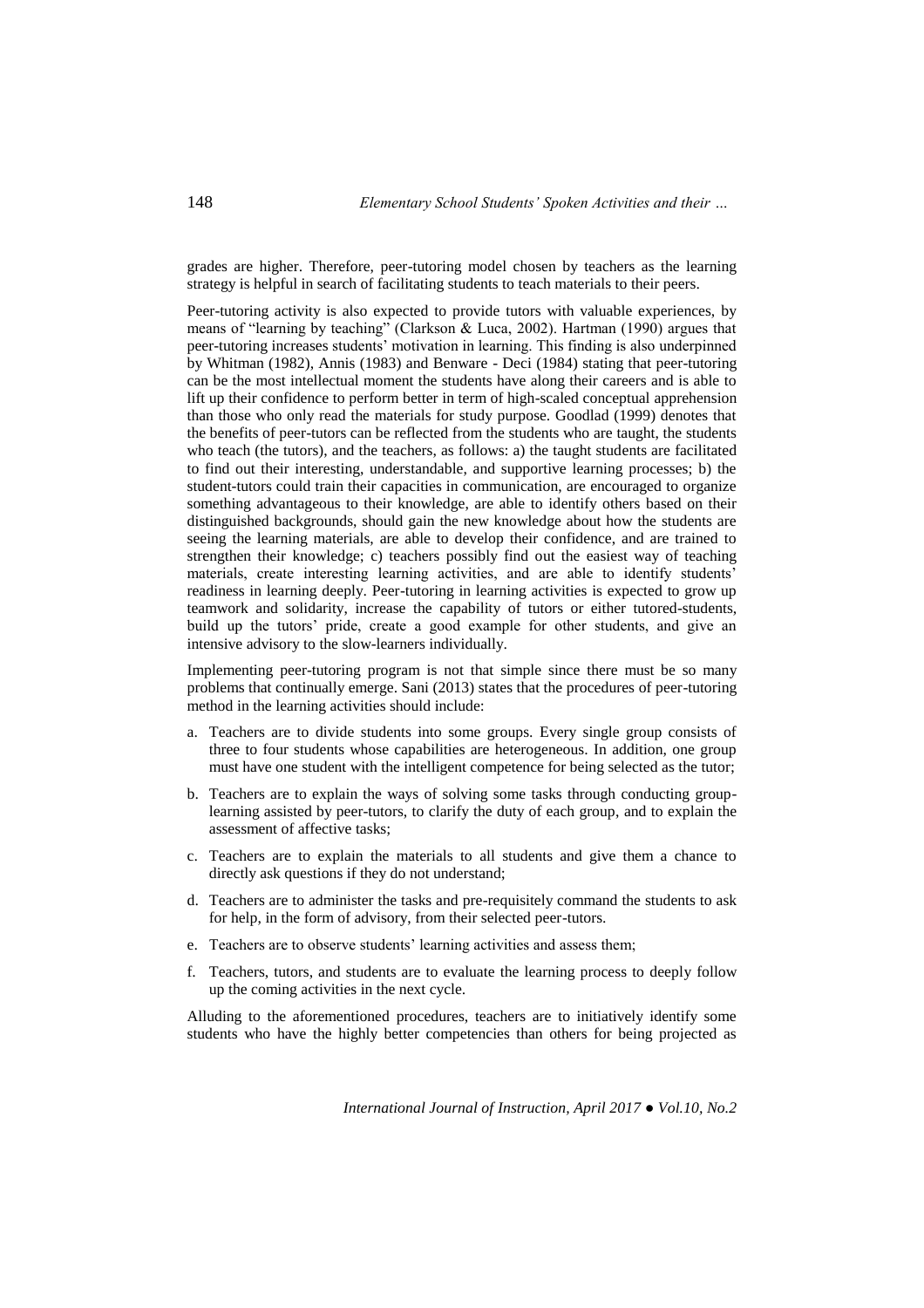tutors, to prepare them by giving a view about tutoring, and to formulate their duties and clear purposes in effort to successfully reach out the purposes of learning activities.

#### **Objective of the study**

This study aimed to describe the elementary school students' spoken activities and their responses within the learning process of Math through peer-tutoring method

#### **METHOD**

### **Design and Approach**

To be able to arrive at the goals of the study, descriptive qualitative design with qualitative approach was accommodated (Lambert and Lambert, 2012; Starman, 2013). This current study was conducted to fifth-graders of First State Elementary School of Kunjang, Kediri, East Java, focusing on students' spoken activities and responses. In other words, this study was also seen as a case study (Thomas, 2011; Starman, 2013). This is applicable for educational fields (Merriam, 1988).

### **Subjects**

This study recruited 24 fifth-graders, comprising 13 female students and 11 male students, and also the fifth-grade teacher of First State Elementary School of Kunjang, Kediri, East Java, Indonesia. The recruited teacher had already implemented peertutoring in academic year 2015-2016. The students were divided into four major groups in which one group must have one student as the tutor recommended by the teacher. The selection of the tutor was based upon students' achievement, which was shown to be better among peers within groups. The tutors, before conducting the instructional activities, were equipped with necessary explanations about their job descriptions.

#### **Data Collection**

The main data of this study were the students' activities and their responses, mainly in the form of spoken activities during the learning process by peer-tutoring method involving both tutors and tutees. The data related to students' spoken activities were collected through observation, field notes, and closed-questionnaires. The data related to students' responses were collected through interview. Observation and field noting were conducted by two observers within three meetings that discussed the material under the theme "Using Prime Factor to Determine the Least Common Multiple (LCM), Greatest Common Divisor (GCD), and Arithmetically Operating the Mixed-Integer." Closedquestionnaires were given at the end of each lesson. In addition, the interview was administered in every single end of meeting to all tutors and randomly to several members of each group.

### **Data Analysis**

The data of students' spoken activities were analyzed by coding the results of observation and field notes from two observers in each meeting. Data credibility has shown – the results of observation and field notes from the two observers were 95% similar (Baiduri, 2015). The next stage was method triangulation to reach the credible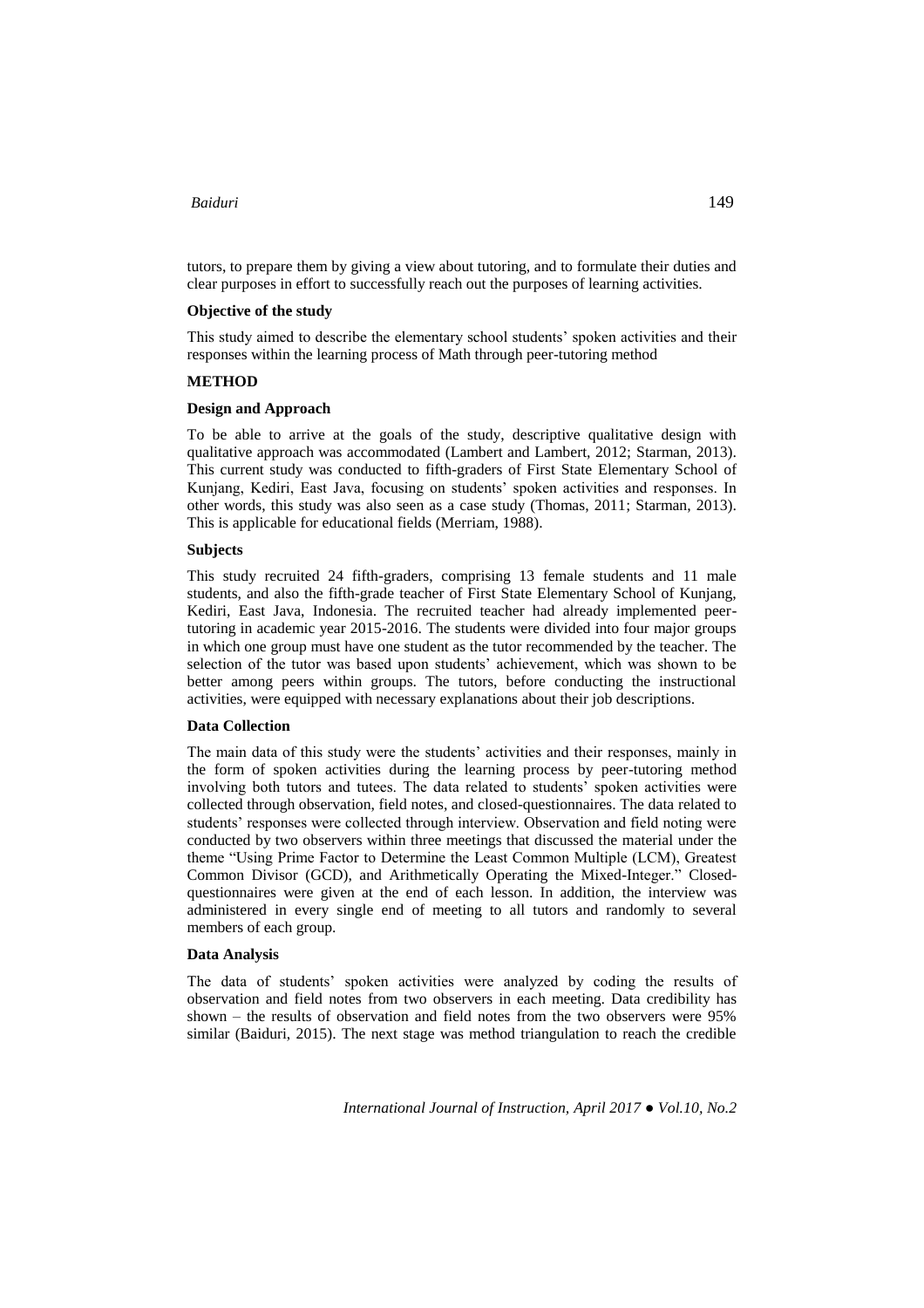data from observation/field notes and the credible questionnaire data (Sugiyono, 2007), which were then descriptively analyzed, by calculating the percentages of each student's spoken activity in each meeting (Lambert & Lambert, 2012). The results were categorized from the poor criterion up to the excellent criterion (Department of National Education, 2002). Meanwhile, the data from the interview were taken from time and source triangulations, by noticing the consistency and similarity of answers/responses of students along different times (Sugiyono, 2007). Those data were then analyzed through interactive models covering data reduction, data exposing, and summation (Miles  $\&$ Huberman, 1992; Sugiyono, 2007) cited by Baiduri (2014).

#### **FINDINGS AND DISCUSSION**

#### **Tutors' Spoken Activities and their Responses**

The tutors' spoken activities included questioning to the teachers, members of group, or other groups, answering the teacher's and other students' questions, group discussion, explaining the materials to the members of group (tutees), and communicating the result of the group discussion into the classroom. The tutors' activities were analyzed based on their groups; and the activities executed by the students were tabulated into Table 1 and Figure 1.

#### Table 1

|          | Tutolo Tieti (Iteli of Buen Group |          |      |          |           |
|----------|-----------------------------------|----------|------|----------|-----------|
| Group(s) | Implementation                    |          |      | Category |           |
|          | M1                                | M3<br>M2 |      |          |           |
|          | 100%                              | 100%     | 100% | 100.00%  | Excellent |
|          | 100%                              | 100%     | 100% | 100.00%  | Excellent |
| Ш        | 60%                               | 80%      | 100% | 80.00%   | Good      |
| IV       | 40%                               | 80%      | 80%  | 66.67%   | Fair      |

Average(s) 75% 90% 95% 86.67% Excellent

Tutors' Activities of Each Group

Notes:

M1 : Meeting 1

M<sub>2</sub> : Meeting 2

M3 : Meeting 3

Shown in Table 1, there was a significant development of spoken activities conducted by each tutor when attentively focusing on every single meeting, particularly in group II and IV. The tutors' activities in group III were fairly developed accounted for 60% (fair) in meeting 1, heading to 80% (good) in meeting 2, and finally reaching out 100% (excellent) in meeting 3. The tutors' activities in group IV significantly increased from 40% (very poor) in meeting 1, reaching 80% (good) in meeting 2 and 3. Besides, the average of tutors' activities in meeting 1 to 3 had been sharply upgraded going from good criterion in meeting 1 (accounted for 75%), reaching excellent criterion (accounted for 95%) in meeting 3. However, apart from those findings, the tutors' activities in group IV were still considered as fair.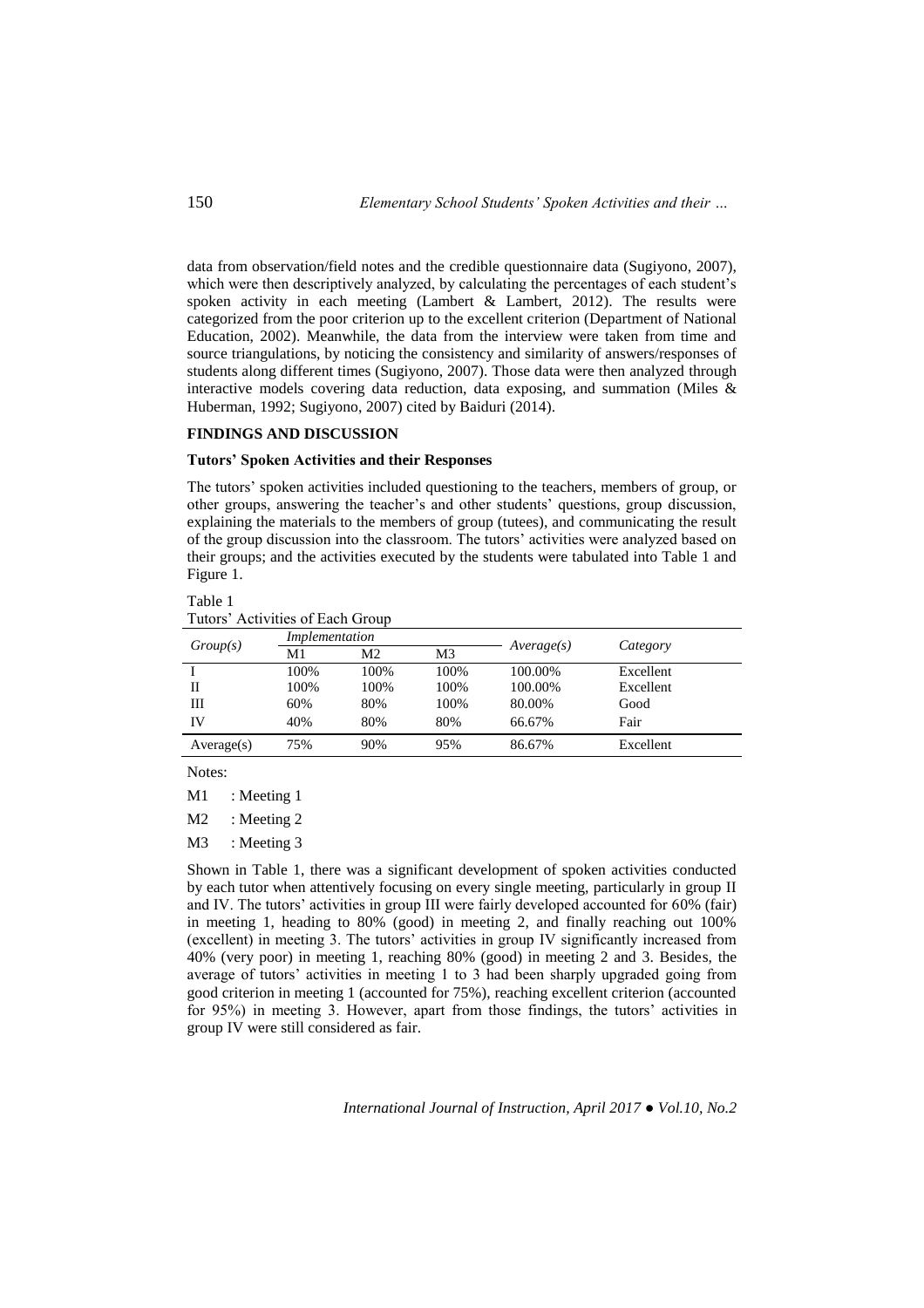

The analysis on every single activity of tutors is communicated on Figure 1.

Figure 1 Tutors' Spoken Activities

The results communicated in Figure 1 exhibited the increase of questioning activity accumulating for 60% (fair) in meeting 1, reaching 80% (good) in meeting 2 and 3. The average of questioning activity taken from three meetings, accounted for 73.33%, was considered good. Further, the answering activity significantly developed from 40% (very poor) in meeting 1, heading to 80% (good) in meeting 2 and 3, by averagely showing 66.67%, meeting the fair category. Meanwhile, the explaining activity was upgraded from 60% (fair) in meeting 1, heading to 80% (good) in meeting 2, and achieving 100% (excellent) in meeting 3, by the total-average of 80% (good). In general, there was a significant increase in every single meeting going from 72% (good) in meeting 1, heading to 88% (excellent) in meeting 2, and reaching out 92% (excellent) in meeting 3.

Furthermore, in accordance with the results of the interviews administered to the tutors, it could be summed up that all tutors were proud of themselves for helping out the other students who got problems. This is in line with ZB's statement as follow:

*"I am feeling happy since my friends are allowed to freely ask for comprehension on the complicated concepts they have not understood."* 

Meanwhile, RAF stated:

*"I am pretty excited because I can share my knowledge, work together, and push myself to study more diligently."*

In addition, the tutors had performed their responsibilities, such as helping, directing, and explaining to those who were still feeling confused in understanding the materials. It is in line with following MC's statement:

*"Tutors' main duty is to help others who still get confused and to explain the materials. Satisfactorily, I have done my job."*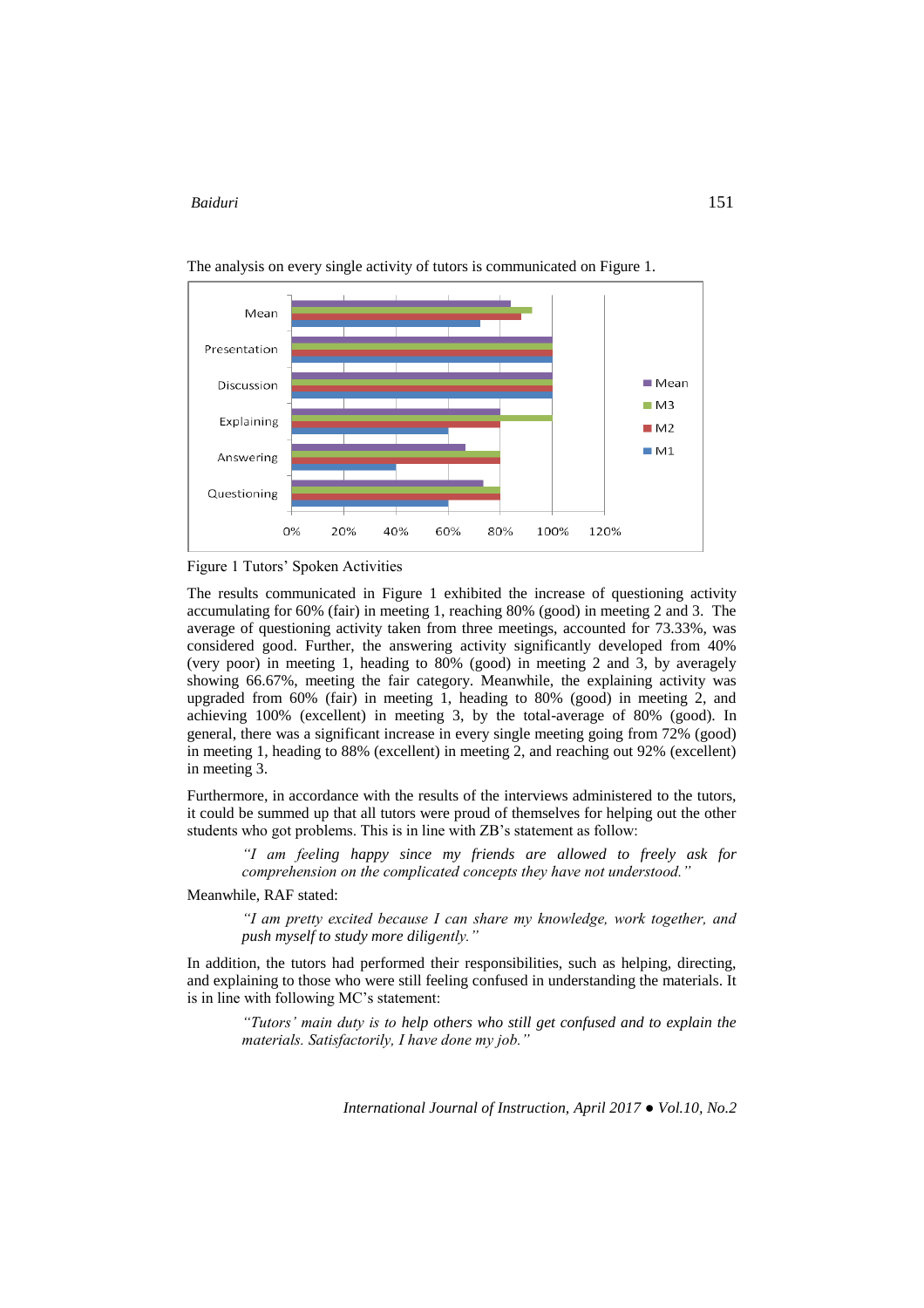Apart from their pride of being able to share their knowledge and to try hard doing their best, the tutors occasionally dealt with various obstacles, for instance: when they were explaining the materials to their tutees, the tutees tended to ignore the explanation and to be busy with their own worlds so that there were only few students who could understand the materials well. This phenomenon was excerpted in ZB's comment:

*"When I gave my friends help by explaining to my members, there were some students who failed to comprehend since they were busy with themselves."* 

These difficulties encouraged the tutors to train their communicative skills, to require them for being able to identify others based on their social backgrounds, to acquire the other students' perception on seeing the subject matter, and to upgrade their knowledge to help other students (Goodlad, 1999; Topping, 1996; Rohrbeck et. al, 2003). This denotes that tutors have gained their learning through teaching (Clarkson & Luca, 2002). When tutors are providing other students with helps in comprehending particular concepts, they are to be able to strengthen their understandings on those concepts as well (Roscoe & Chi, 2007; Depaz & Moni, 2008; Scruggs et.al, 2012).

Alluding to aforementioned elaboration on the tutors' spoken activities, those selected as tutors did not only possess higher cognitive scores than those who were not, but they also possessed the unavoidable patience in guiding other students. However, by nature, learning activities assisted by peer-tutors would not deny the teacher's role as the main facilitator. When the tutors were dealing with some difficulties in performing their responsibilities, the teacher performed the responsibility of helping the tutors upon or without request. In fact, the process of preparing the capable tutors by the teachers constituted the most crucial stage during the learning activities implementing peertutoring method.

## **Tutees' Spoken Activities and their Responses**

In accordance with the tutors' spoken activities, the tutees' activities constituting the main concern in this study included: directing some questions to the teacher, the tutors, and other members or other groups; joining group-discussion; and presenting the discussion results. The groups' presentation activities were not analyzed deeply since those activities were executed by the groups' representatives as the Table 2 communicates.

|                    |     | Percentage of Implementation |     |     |     |                |     |     |          |      |      |     |     |
|--------------------|-----|------------------------------|-----|-----|-----|----------------|-----|-----|----------|------|------|-----|-----|
| <b>Activities</b>  | M1  |                              |     | M2  |     | M <sub>3</sub> |     |     |          |      | AV   |     |     |
|                    |     | П                            | Ш   | IV  |     | П              | Ш   | IV  |          | П    | Ш    | IV  |     |
| <b>Ouestioning</b> | 40% | 50%                          | 60% | 50% | 60% | 100% 80%       |     |     | 50% 80%  | 100% | 80%  | 67% | 67% |
| Answering          | 70% | 63%                          | 50% | 50% | 80% | 88%            | 70% |     | 42% 90%  | 88%  | 70%  | 75% | 68% |
| Discussion         | 40% | 75%                          | 60% | 50% | 80% | 75%            | 80% |     | 67% 100% | 100% | 100% | 67% | 73% |
| AV                 | 55% | 63%                          | 55% | 50% | 75% | 88%            | 75% | 50% | 90%      | 94%  | 80%  | 71% | 78% |

Table 2 Groups' Spoken Activities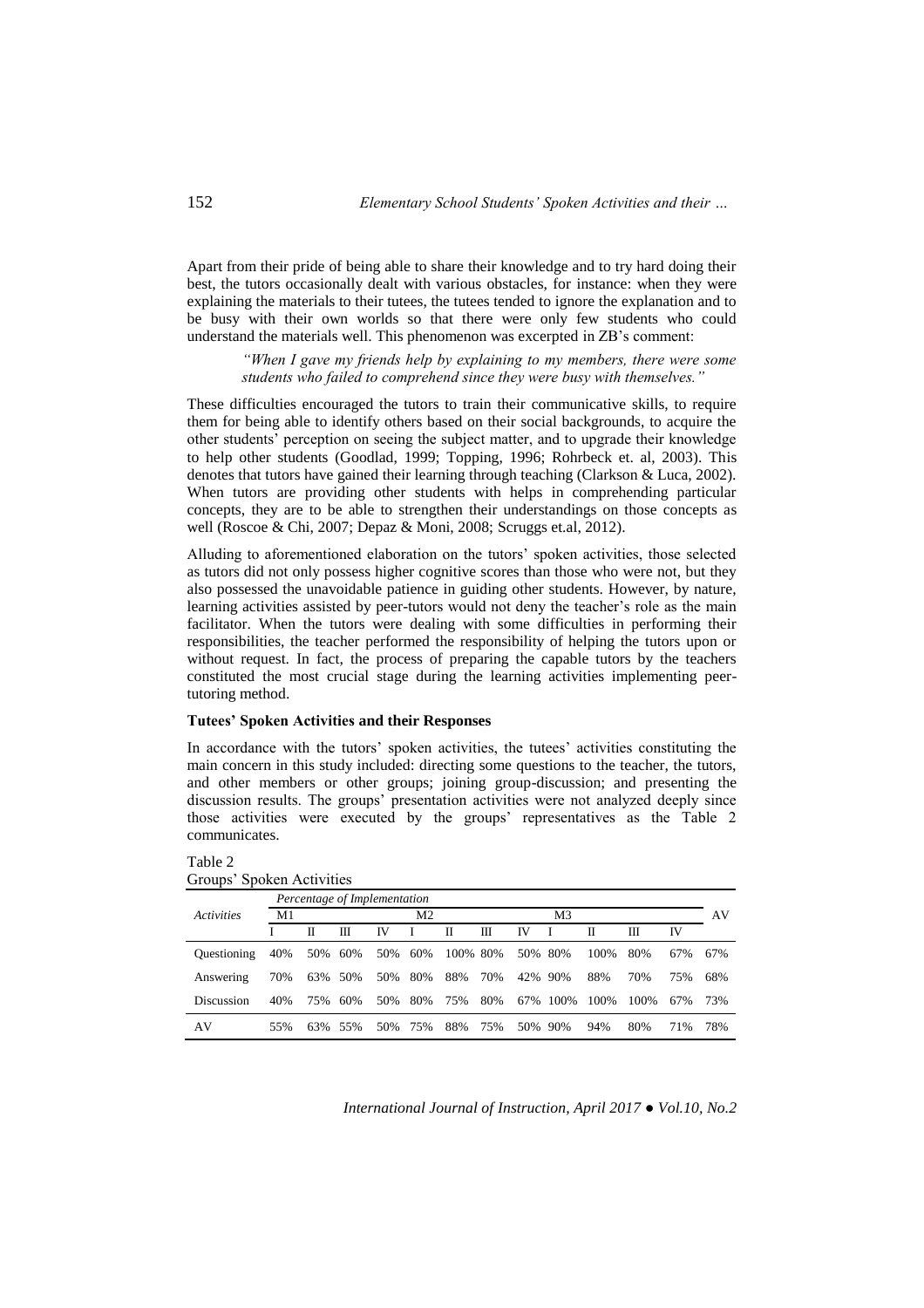Notes:

- M1 : Meeting 1
- M2 : Meeting 2
- M<sub>3</sub> : Meeting 3
- I IV : Group 1 to 4

AV : Average(s)

Shown in Table 2, there was an increase of every single activity of each group. The questioning activity of group I developed from 40% (very poor) in meeting 1, heading to 60% (fair) in meeting 2, and reaching 80% (good) in meeting 3. Meanwhile, the questioning activity of group II increased significantly from 50% (poor) in meeting 1, reaching 100% (excellent) in meeting 2 and 3. Besides, the questioning activity of group III increased from 60% (fair) in meeting 1, reaching 80% (good) in meeting 2 and 3. At last, the questioning activity of group IV grew up from 50% (poor) in meeting 1 and 2 and heading to 67% (fair) in meeting 3. Therefore, the general average of students' questioning activities was 67% showing fair category.

Furthermore, the answering activity of group I increased from 70% (good) in meeting 1, heading respectively to 80% (good) and 90% (excellent) in meeting 2 and 3. In addition, the answering activity of group II increased from 60% (fair) in meeting 1, heading to 88% (good) in meeting 2 and 3. Further, the answering activity of group III grew up from 50% (poor) in meeting 1 to 70% (good) in meeting 2 and 3. However, the questioning activity of group IV went down from 50% (poor) in meeting 1 to 42% (very poor) in meeting 2, and arising back to 75% (good) in meeting 3. Therefore, the cumulative average of students' answering activities was 68% denoting fair category.

Moving to the discussion activity, group I exhibited the development going from 40% (very poor) in meeting 1, correspondingly heading to 80% (good) and 100% (excellent) in meeting 2 and 3. Whereas, the discussion activity of group II increased from 75% (good) in meeting 1 and 2, heading to 100% (excellent) in meeting 3. In addition, the discussion activity in group III developed starting from 60% (fair) in meeting 1, heading to 80% (good) in meeting 2, and reaching 100% (excellent) in meeting 3. Lastly, the discussion activity of group IV increased from 50% (poor) in meeting 1, heading to 67% (fair) in meeting 2 and 3. To sum up, the total average of students' discussion activities was accounted for 73% and considered as good.

In general, all activities of group I increased from 55% (poor) in meeting 1, heading to 75% (good) in meeting 2, and reaching out 90% (excellent) in meeting 3. On the other hands, the activities of group II significantly increased from 63% (fair) in meeting 1, going to 88% (excellent) in meeting 2, and heading to 94% (excellent) in meeting 3. Meanwhile, the activities of group III developed from 55% (poor) in meeting 1, going to 75% (good) in meeting 2, and heading to 80% in meeting 3. At last, the activities of group IV went up starting from 50% (poor) in meeting 1 and 2, heading to 71% (good) in meeting 3.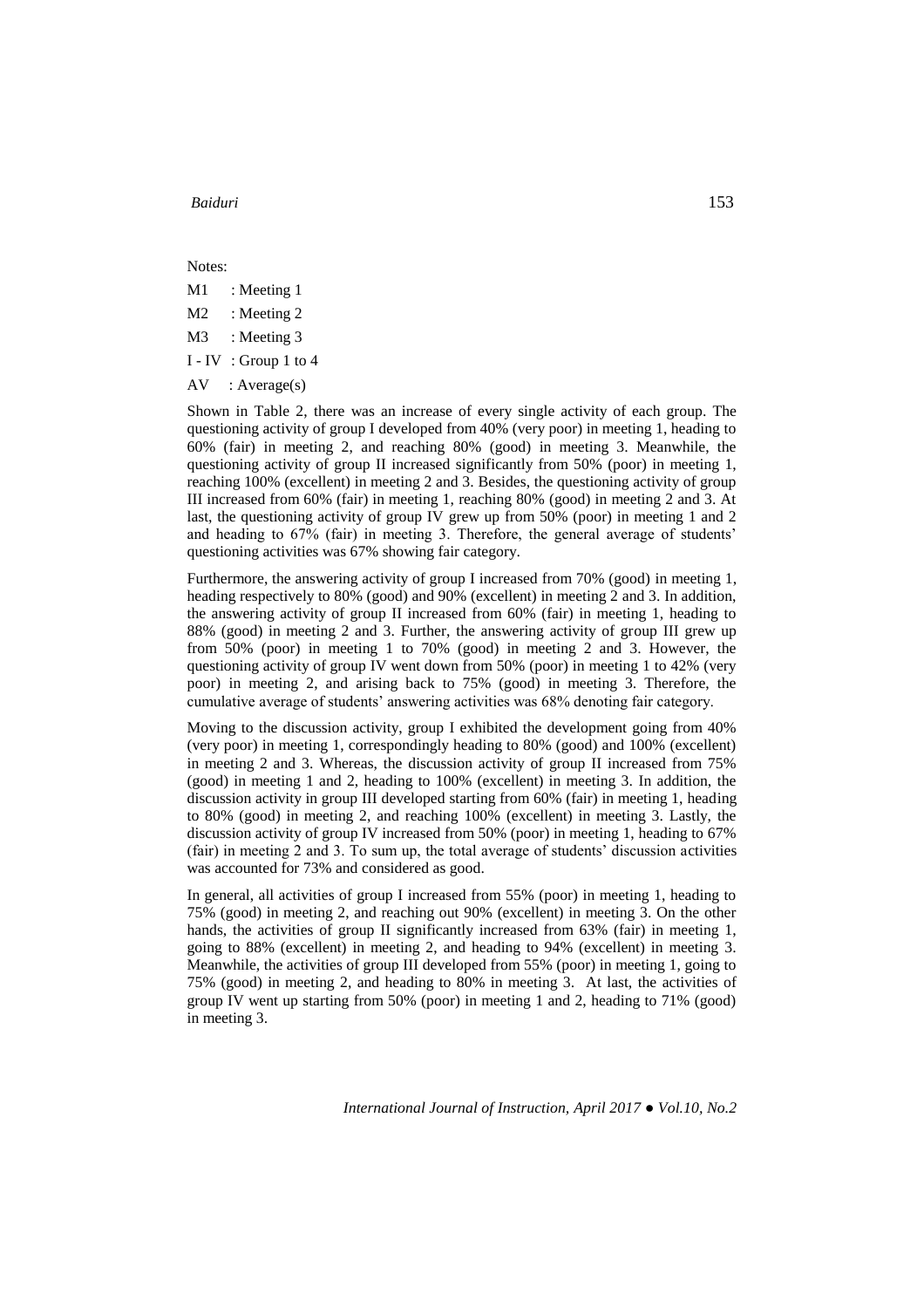These findings conveyed that there was a development in terms of students' activeness during the learning process. These were in line with Topping (1996) who claims that the main pedagogical advantage of peer-tutoring method is to activate the students to more actively and interactively participate upon learning. Besides, peer-tutoring is also projected to motivate students in learning (Whitman, 1982; Annis, 1983; Benware & Deci, 1984; Hartman, 1990). In fact, if we guide ourselves to notice the tutors' activities in assisting their peers, there must be a positive relationship established engaging both the tutors and the tutees.

The interviews conducted to tap the tutees' responses exhibited some facts related to the conduct of peer-tutoring. One out of which was to accomplish the tasks assigned by the teacher assisted by tutors, as what was communicated through the following extracted interview with PAN:

## *"Certainly, it must be the responsibility and duty of the members of group."*

Besides, the learning activities through peer-tutoring encouraged the students (16 out of 20) to actively question their tutors, different from what they did when they were learning directly from their teacher. Factually, they were not willing to question their teacher due to their fear and shyness. This fact was proved by the following extracted interview with ABR:

*"Yeah, I can bravely ask my tutor because I do not feel shy. But, I am not willing to ask my teacher because I am afraid and shy."* 

This fact conveyed that the learning activities by peer-tutoring initiated the students' responsibilities and bravery of expressing their ideas. In addition, this manifested a number of benefits for students to learn by means of implementing peer-tutoring method which were minimizing the students' anxiety, arousing the students' open-mindedness, and growing up the sense of belonging amongst the students during the learning activities (Topping, 1996; Clarkson & Luca, 2002; Rohrbeck et. al, 2003). Moreover, in search of fully comprehending the materials, the students enjoyed their learning without having serious anxiety. They also ensured themselves to keep being curious and to respect others through working in teams. This was in line with the questionnaire results of 16 students who admitted that they felt easier to apprehend the materials since they were not shy to ask their tutors. 17 other students expressed that they found it easier to understand the concepts of materials so that they were able to satisfactorily complete the tasks assigned by the teacher. This has indicated that not only does peer-tutoring guarantee effective and efficient communication and cooperation, but it helps develop team-work and social spirits as well (Fuchs et.al, 2000; Ginsburg-Block et.al, 2006).

### **CONCLUSION**

Learning constitutes the conscious process that is navigated by people in search of developing their innate potentials. Learning with self-driven responsibility by having no pressure is pre-requisite to well comprehend what is being learnt. Therefore, peertutoring constitutes one of alternative methods that is to be accommodated by teachers for arousing students' responsibility and teamwork skill as well as for decreasing the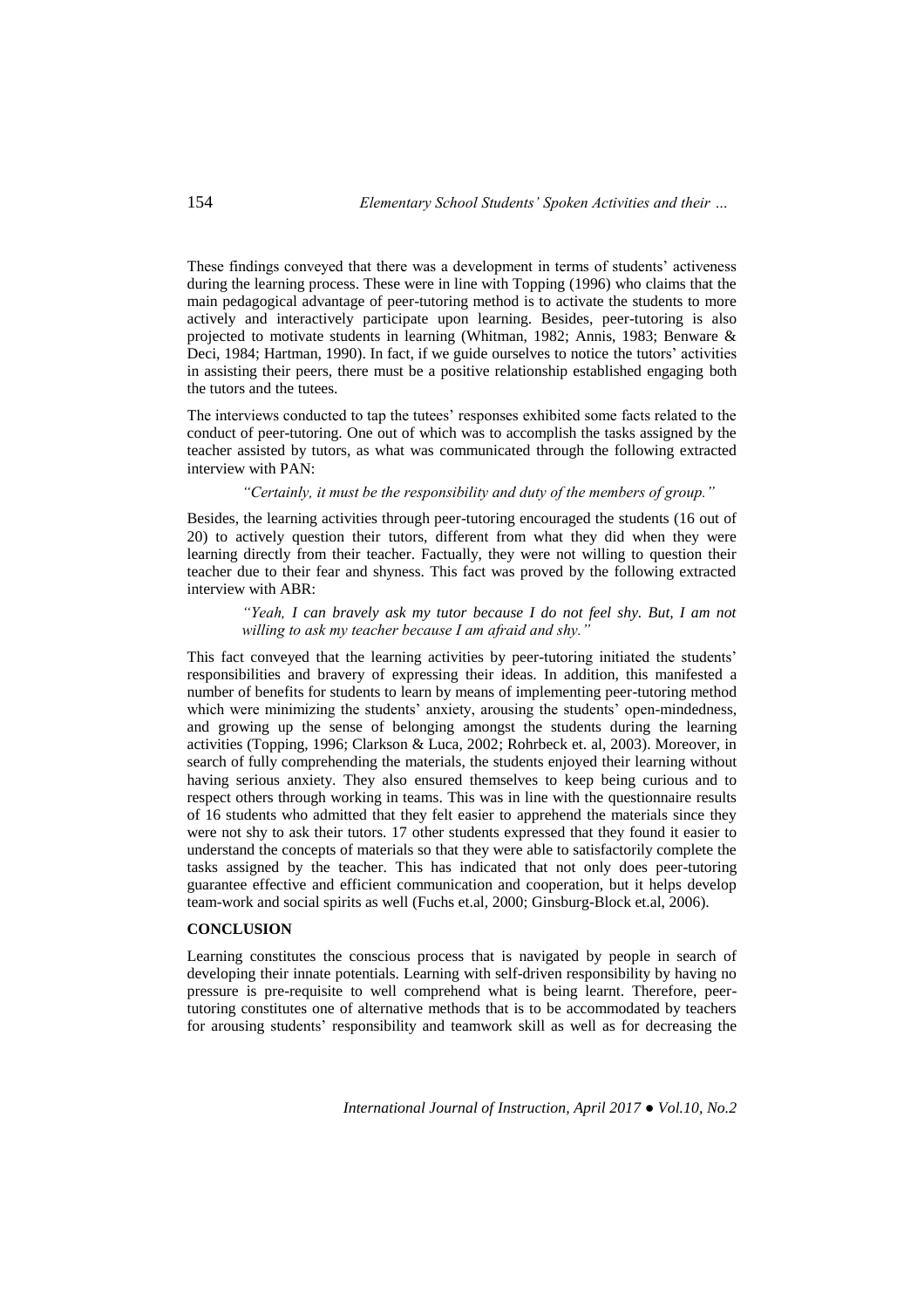learning anxiety among students (Topping, 1996). To support the effective implementation of peer-tutoring, teachers are to make a perfect preparation on some aspects comprising: to select and to train their tutors, to define their tutors' responsibilities clearly, and to formulate the materials and tasks that will be assigned to their students (Clarkson & Luca, 2002).

Based on the results of data analysis, peer-tutoring has developed the students' and their groups' spoken activities which were manifested in their bravery to directly question and to actively participate in group discussion on "Using Prime Factor to Determine the Least Common Multiple (LCM), Greatest Common Divisor (GCD), and Arithmetically Operating the Mixed-Integer." In addition, the spoken activities of the groups' members were influenced by their tutors' activities. In essence, this method was appropriate to develop students' spoken activities, mainly in training their questioning skill. Factually, this study was limited to the elementary school students' spoken activities and has not covered other learning activities. Therefore, further studies on the analysis of other elements related to the process and result of Math learning activities by peer-tutoring are widely open.

**Acknowledgement:** In this chance, the high appreciation is addressed to Miss Yulia Lisa Sari Hayati and Dini Widiastuti for helping out to collect the data.

#### **REFERENCES**

Alwi, M. (2009). Pengaruh metode tutor sebaya terhadap motivasi dan prestasi belajar matematika siswa SMA*.* Tesis Fakultas Psikologi, UGM (*The Effects of Peer-Tutoring Method towards Motivation and Achievement of Senior High School Students on Math Subject). Thesis, Faculty of Psychology UGM, Yogyakarta*).

Annis, L. F. (1983). The processes and effects of peer tutoring. *Human Learning, 10*(1), 39-47.

Arjanggi, R dan Suprihatin, T. (2010). Metode Pembelajaran Tutor Teman Sebaya Meningkatkan Hasil Belajar Berdasar Regulasi-Diri. (*Peer-Tutoring Instructional Method to Improve Students' Achievement based on Self Regulation*). *Makara, Sosial Humaniora, 14*(2)*,* 91-97

Baiduri, (2014). A Relational Thinking Process of Elementery School Students with High Capability. *Journal of Educational and Developmental Psychology, 4*(2), 24-34. doi:10.5539/jedp.v4n2p24

Baiduri, (2015). Mathematics Education Students' Understanding of Equal Sign and Equivalent Equation, *Asian Social Science*, *11*(25),15-24. doi:10.5539/ass.v11n25p15.

Benware, C. A., & Deci, E. L. (1984). Quality of learning with an active versus passive motivational set. *American Educational Research Journal, 21*(4), 755-765.

Clarkson, B. & Luca, J. (2002). Promoting Student Learning through Peer Tutoring  $-A$ Case Study. In P. Barker & S. Rebelsky (Eds.), *Proceedings of World Conference on Educational Multimedia, Hypermedia and Telecommunications 2002* (1176-1181).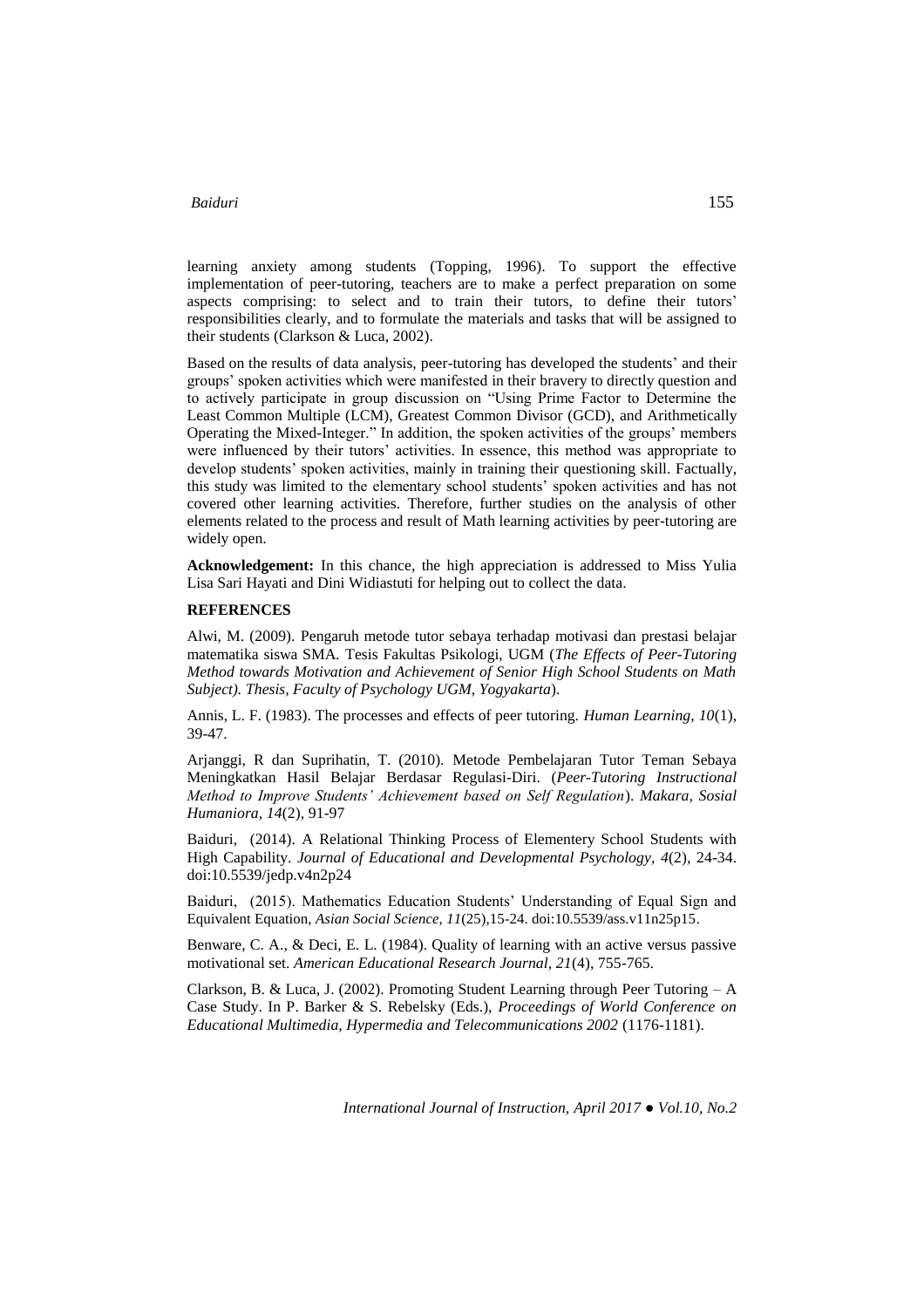Dennis, L.M., Canas, M and Ortega, M.M. (2007). Effects of team competition versus team cooperation in classwide peer tutoring, *The Journal of Educational Research*, *100,*  155-160.

Depaz, I., & Moni, R.W. (2008). Using peer teaching to support co-operative learning in undergraduate pharmacologi. *Bioscience Education Journal*, *11,* 98-108.

Depdiknas. (2002). *Pedoman Khusus Pengembangan Silabus dan Penilaian*. (*Specific Guidance for Syllabus and Assessment*). Direktorat Pendidikan Menengah Dirjen Dikdasmen, Jakarta. (*Directorate of Higher Education*).

Fuchs, D., Fuchs, L.S., and Burish, P. (2000). Peer-assisted learning strategies: An evidence-based practice to promote reading achievement. *Learning Disabilities Research & Practice. 15,* 85-91*.*

Ginsburg-Block, M.D., C.A. Rohrbeck, and J.W. Fantuzzo. (2006). A meta-analytic review of social, self-concept, and behavioral outcomes of peer-assisted learning. *Journal of Educational Psychology*, *98*, 732-749.

Goodlad, S. (1999). *Never Knowingly Oversold: a watchword for tutoring and mentoring schemes?* Paper presented at the 2nd BP Regional Conference on Tutoring and Mentoring, Perth, Western Australia.

Greenwood, C.R. and Delquadri, J. (1995). Classwide peer tutoring and the prevention of school failure. *Preventing School Failure: Alternative Education for Children and Youth*, *39*, 21-25.

Hafizah, dkk. (2012) *Pengaruh Model Tutor Sebaya Terhadap Hasil Belajar Di kelas V SD Kota Pontianak* (*The Effects of Peer-Tutoring towards Students' Achievement in Grade V Elementary Schools in Potianak City*). [http://jurnaluntan.ac.id/indexphp/jpdpb/article/viewfile/1047/pdf\)](http://jurnaluntan.ac.id/indexphp/jpdpb/article/viewfile/1047/pdf).

Hanafiah, Nanang & Suhana, Cucu. (2010). *Konsep Strategi Pembelajaran* (*The Concepts of Instructional Strategies*). Refika Aditama, Bandung.

Hartman, G. (1990). Peer learning and support via audio-teleconferencing in continuing education for nurses. *Distance Education, 11*(2), 308-319.

Hayati, Yulia Lisa Sari (2015). Analisis Penerapan Model Pembelajaran Tutor Sebaya Dalam Pembelajaran Matematika Kelas V di SDN Kunjang 1 Kecamatan Kunjang Kabupaten Kediri, *skripsi*, Program Studi Pendidikan Guru Sekolah Dasar Fakultas Keguruan dan Ilmu Pendidikan Universitas Muhammadiyah Malang, tidak dipublikasikan. (*The Analysis on the Implementation of Peer-Tutoring Instructional Model in Mathematics Class Grade V State Elementary School Kunjang 1, Kunjang District, Kediri Regency, Thesis, Elementary School Teacher Education Department, Faculty of Teacher Training and Education, University of Muhammadiyah Malang, Unpublished*).

Isjoni. (2010). *Pembelajaran kooperatif* (*Cooperative Learning*). Yogyakarta: Pustaka Pelajar.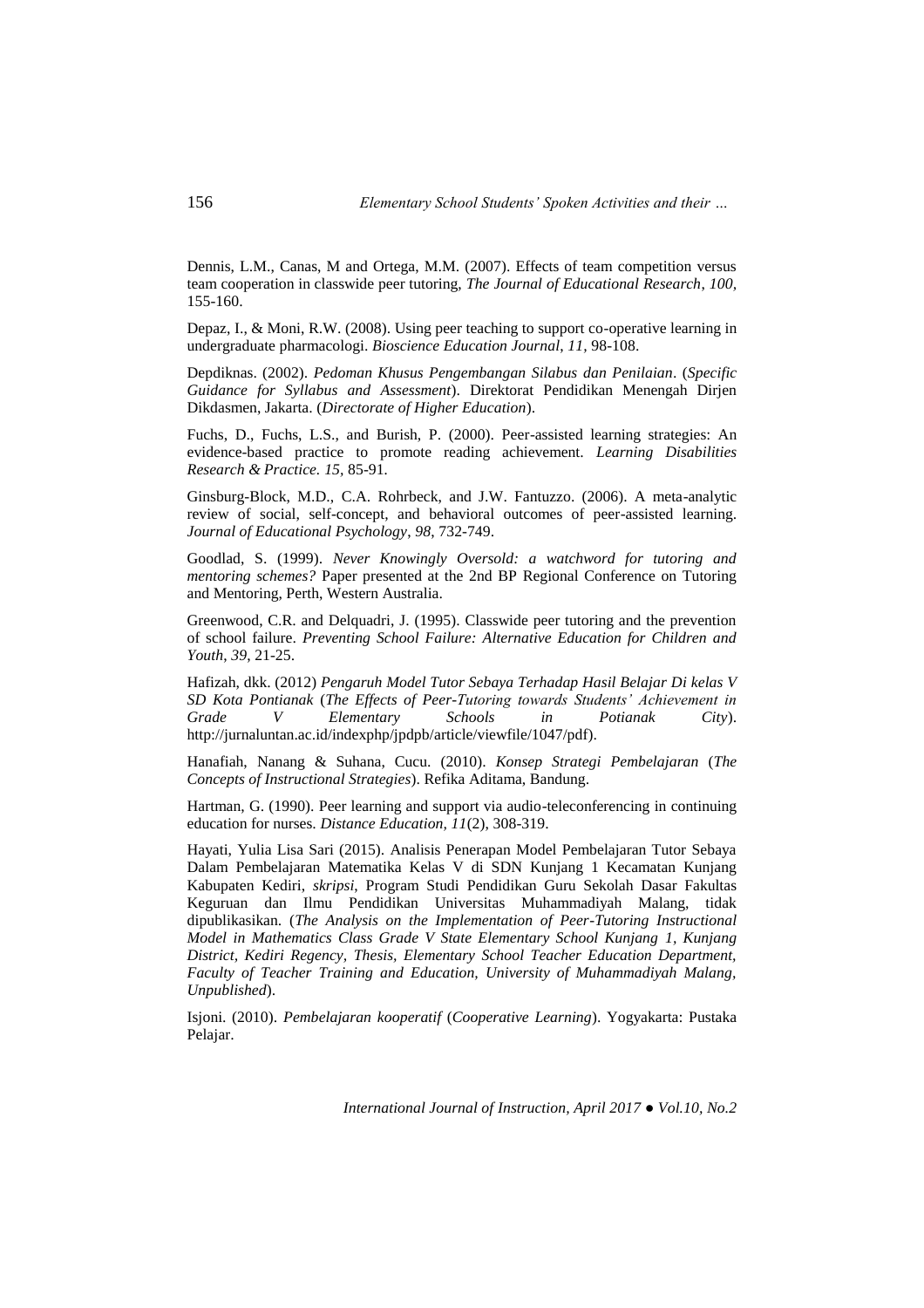Kemdikbud. (2013). *Pendekatan scientific (Ilmiah) dalam Pembelajaran* (*Scientific Approaches in Instructional Activities)*. Pusbangprodik, Jakarta.

Kunsch, C.A., Jitendra, A.K. & Sood, S. (2007). The effects of peer-mediated instruction in mathematics for students with learning problems: A research synthesis*. Learning Disabilities Research & Practice*, *22*, 1-12.

Lambert, V.A., & Lambert, C.E. 2012. Qualitative Descriptive Research: An Acceptable Design. *Pacific Rim Int J Nurs Res, 16(4)*, 255-256.

Merriam. (1988). *Case study research in education: A Qualitative approach.* Michigan: Jossey-Bass.

Miller, D., Topping, K., & Thurston, A. (2010). Peer tutoring in reading: The effects of role and organization on two dimensions of self-esteem. *British Journal of Educational Psychology*, *80*, 417-433.

Miles, M. B. & Huberman, A.M. (1992). *Analisis Data Kualitatif: Buku Sumber Tentang Metode-metode Baru*. Terjemahan oleh: Tjetjep Rohendi Rohedi (*Qualitative Data Analysis: Resource Book on Current Methods. Translated by: Tjetjep Rohendi Rohedi*). UI Press, Jakarta.

Nurmala, Sukayasa, & Baharuddin Paloloang. (2016). Penerapan Model Pembelajaran Tutor Sebaya Untuk Meningkatkan Hasil Belajar Siswa Kelas V SDN 20 Toli-Toli Pada Operasi Hitung Campuran Bilangan Bulat. (*The Implementation of Peer-Tutoring Instructional Method to Improve Students' Achievement Grade V State Elementary School 20 Toli-Toli for Integer Number Operation*). *Jurnal Kreatif Tadulako Online*, *4*(9), 199-211.

Roscoe, R.D., & Chi, M.T.H. (2007). Understanding tutor learning: Knowledge building and knowledgetelling in peer tutors' explaination and questions. *Review of Education Research*, *77 (4)*, 534-574.

Rohrbeck, C.A. et al. (2003). Peer-assisted learning interventions with elementary school students: a meta-analytic review. *Journal of Educational Psychology*, *95*(2), 240- 257.

Rusman. (2011). *Model-Model Pembelajaran* (*Instructional Models*), PT. Rajagrafindo Persada. Jakarta.

Sani, Ridwan Abdullah. (2013). *Inovasi Pembelajaran* (*Instructional Innovation*). PT. Bumi Aksara. Jakarta.

Sardiman, A.M. (2011). Interaksi dan Motivasi Belajar Mengajar (*Interaction and Motivation in Teaching and Learning*). PT Raja Grafindo. Jakarta.

Soraya, Ade Lenggogeni. (2014). *Pembelajaran Tutor Sebaya Sebagai Upaya Untuk Meningkatkan Hasil Belajar Matematika Di Sekolah Dasar* (*Peer-Tutoring Instructional Model in Effort to Improve Students' Achievement in Math Subject in Elementary Schools*). [\(http://adesorayalenggogeni.wordpress.com/ 2014/0/19/pembelajaran](http://adesorayalenggogeni.wordpress.com/%202014/0/19/pembelajaran-tutor-sebaya-sebagai-upaya-untuk-meningkatkan-hasil-belajar-matematika-di-sekolah-dasar/)[tutor-sebaya-sebagai-upaya-untuk-meningkatkan-hasil-belajar-matematika-di-sekolah-dasar/\)](http://adesorayalenggogeni.wordpress.com/%202014/0/19/pembelajaran-tutor-sebaya-sebagai-upaya-untuk-meningkatkan-hasil-belajar-matematika-di-sekolah-dasar/).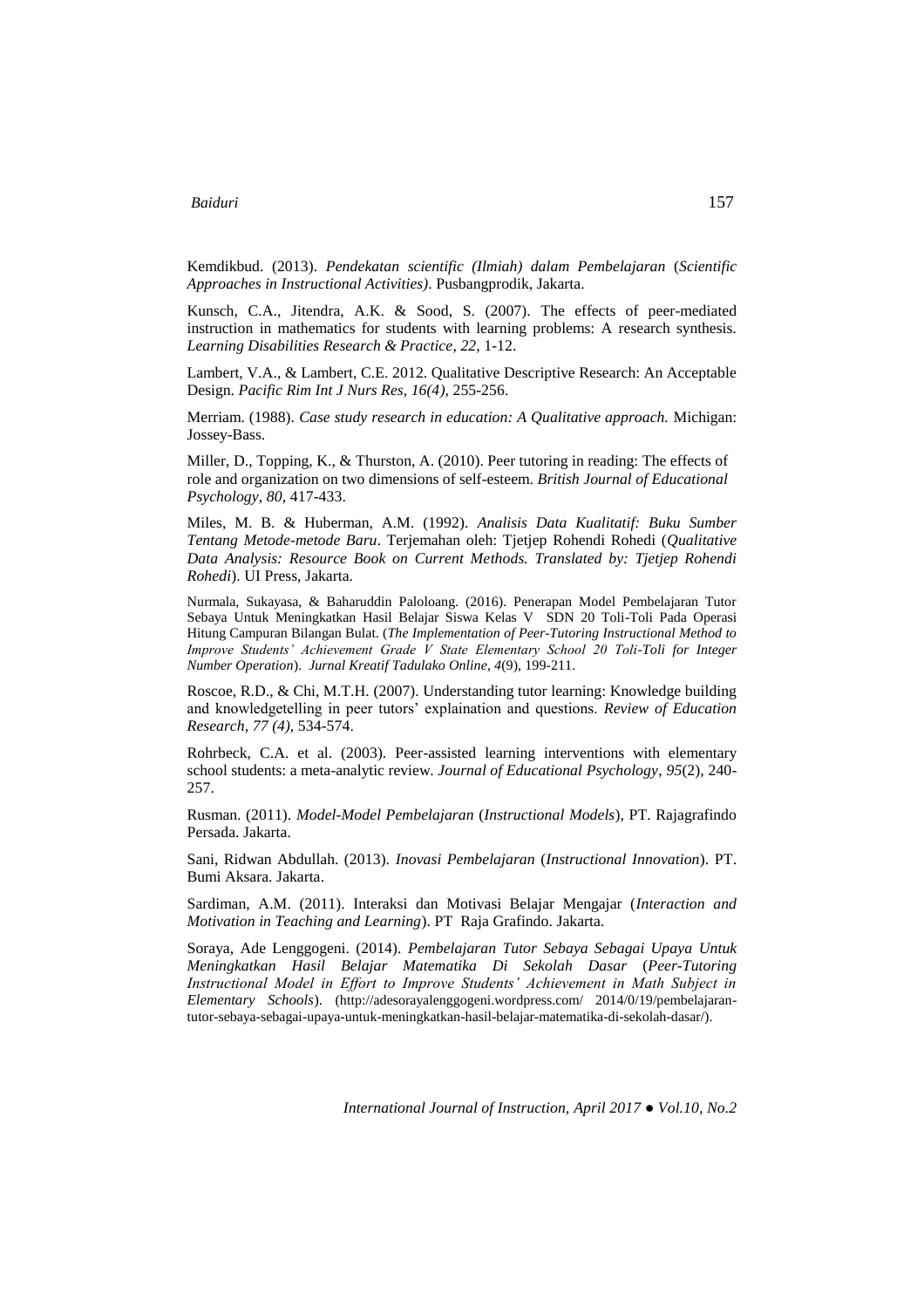Sugiyono. (2007). *Metode Penelitian Pendidikan: Pendekatan Kuantitatif, Kualitatif dan R&D* (*Educational Research Methods: Quantitative, Qualitative, and R&D*). Alfabeta, Bandung.

Scruggs, T.E., M.A. Mastropieri, and L. Marshak. (2012).Peer-mediated instruction in inclusive secondary social studies learning: Direct and indirect learning effects. *Learning Disabilities Research & Practice*, *27*, 12-20.

Starman, A. B. 2013. The case study as a type of qualitative research. *Journal Of Contemporary Educational Studies*, *1*, 28-43.

Suherman, E. (2003). *Strategi Pembelajaran Matematika Kontemporer* (*Contemporary Mathematics Learning Strategies*). UPI. Bandung.

Thomas, G. (2011). A Typology for the case study in social science following a review of definition, discourse and structure. *Qualitative Inquiry*, *17*(6), 511-521.

Tim MKPBBN Jurusan Pendidikan Matematika. (2001). *Strategi Pembelajaran Matematika Kontemporer* (*Contemporary Mathematics Learning Strategies*), JICA-UPI.Bandung.

Topping, K. J. (1996). The effectiveness of peer tutoring in further and higher education: A typology and review of the literature. *Higher Education, 32*, 321-345.

Vygotsky, L. S. (1978). *Mind in society*. Cambridge, MA: Harvard University Press.

Whitman, N. A. (1982). *Peer teaching: to teach is to learn twice*. Washington DC: ERIC Clearninghouse on Higher Education.

Zaini, Hisyam, dkk. (2002). *Strategi pembelajaran aktif* (*Active Instructional Strategies*). CTSD. Yogyakarta.

### **Turkish Abstract**

### **İlkokul Öğrencilerinin Öğretici Akranla Konuşma Etkinlikleri ve Matematik Öğrenmelerine Etkileri**

Öğrenme sürecindeki öğrenci etkinlikleri öğrenme sürecinin niteliğini belirlediğinden çok önemlidir. Bunlardan biri de konuşma etkinliğidir. Bu çalışma ilkokul öğrencilerinin öğretici akranla konuşma etkinliklerini ve bu etkinliklerin onların matematik öğrenme sürecine olan etkilerini araştırmayı amaçlamaktadır. Araştırma durum çalışması ve nitel yaklaşım yoluyla betimsel nitel dizayn olarak desenlenmiştir. Bunlara ilave olarak gözlem, saha notları, görüşme ve Doğu Java Endonezya, Kunjang, Kediri şehrindeki 24 ilkokul 5. sınıf öğrencisine uygulanan anketlerden elde edilen veriler toplanmıştır. Dizayn 4 öğrencinin öğretici akran olarak görevlendirildiği, geri kalanın 4alt gruba ayrıldığı şekilde yapılmıştır. Bulgular, öğretici akranların sorgulama, cevaplama, açıklama, tartışma ve sunumdan oluşan konuşma etkinlikleri becerilerini yapılan 3 oturum boyunca geliştiğini göstermiştir. Buna ilave olarak, öğrencilerin konuşma etkinlikleri bazı gruplarda iyi olarak belirlenmiştir.

Anahtar Kelimeler: matematik öğrenme, akran-öğreticiliği, öğrencilerin konuşma etkinlikleri, öğretici etkinlikleri, öğrenen etkinlikleri, cevaplar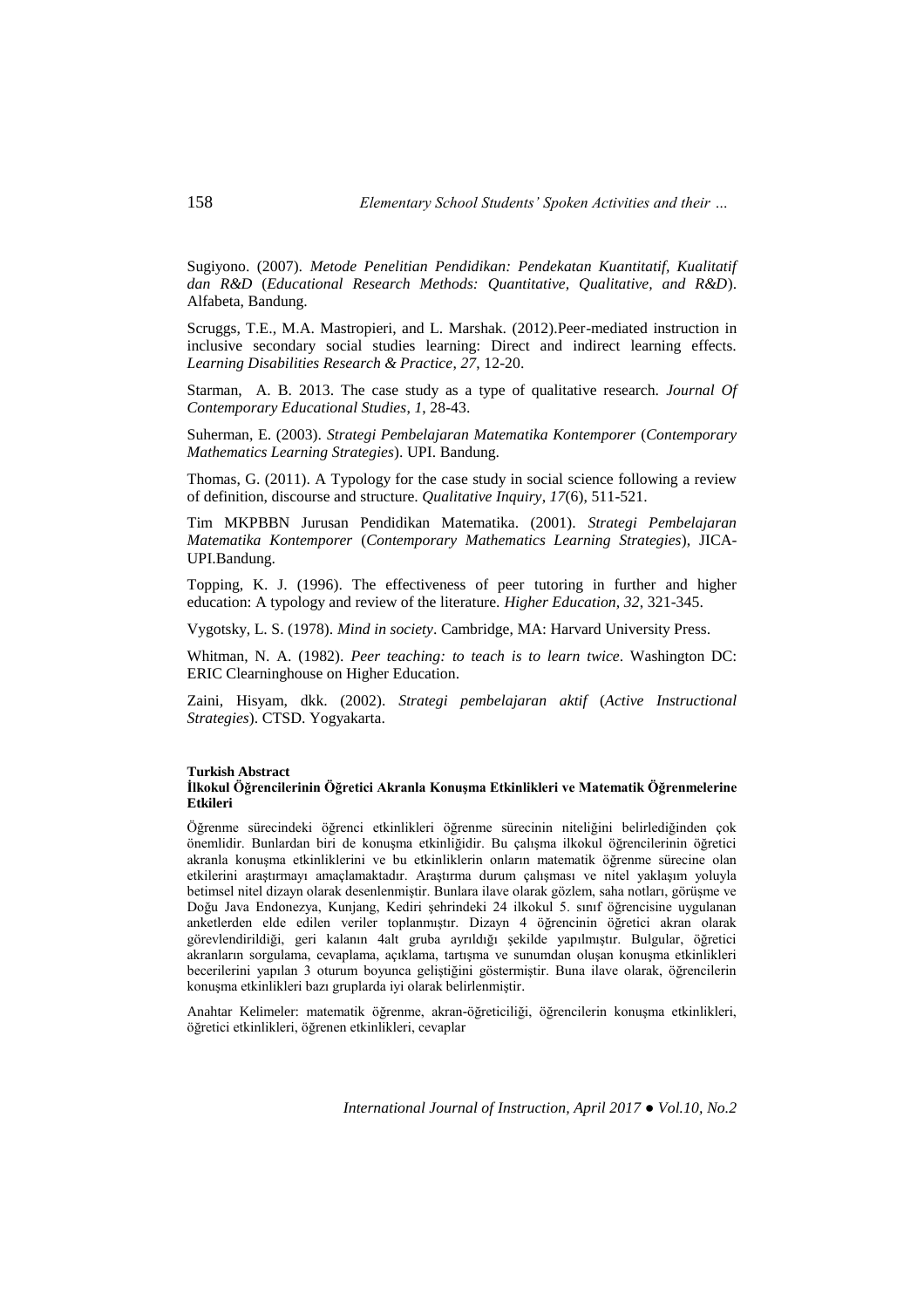#### **French Abstract Étudiants d'École primaire Activités Parlées et leurs Réponses dans Maths Apprenant par Tutorat de pair**

Les activités des Étudiants dans le processus d'apprentissage sont très importantes d'indiquer la qualité de processus apprenant. On parle dont un l'activité. Cette étude a été destinée pour analyser les étudiants d'école primaire des activités parlées et leurs réponses dans la jonction de Maths apprenant le processus par le tutorat de pair. Le design(la conception) qualitatif descriptif a été piloté au moyen de la mise en œuvre de l'approche qualitative et de l'étude de cas. Plus loin(De plus), les données ont été rassemblées de l'observation, la note(le billet) de terrain(des champs), l'entretien(interview) et le questionnaire qui a été administré à 24 élèves de CM2 de Première École primaire D'état de Kunjang, Kediri, l'Est de Java l'Indonésie. Le design(La conception) était ces quatre étudiants ont été recruté comme les professeurs privés; tandis que le reste a été subdivisé dans quatre groupes différents. Les découvertes exposées que la couverture d'activités parlée des professeurs privés : l'interrogation, la réponse, l'explication, la discussion et la présentation, ont été améliorés pendant trois réunions et développés brusquement en général. De plus, on a considéré les activités parlées des étudiants qui ont engagé quelques groupes bon.

Mots Clés: apprentissage de maths, tutorat de pair, les activités parlées d'étudiants, les activités de professeur privé, tutees activités, réponses

#### **Arabic Abstract**

أنشطة المنطوقة لطالب المدارس االبتدائية 'والردود في الرياضيات التعلم عن طريق الند اإلرشاد

أنشطة الطالب في عملية التعلم مهمة جدا للداللة على جودة العملية التعليمية. واحدة من التي يتحدث النشاط. وكان الغرض من هذه الدراسة لتحليل أنشطة المنطوقة لطالب المدارس االبتدائية، والردود عليها في االنضمام عملية التعلم الرياضيات التي كتبها نظير الدروس الخصوصية. وقد تم تجريب التصميم النوعي وصفي عن طريق تنفيذ دراسة النهج وحالة النوعية. وعالوة على ذلك، تم جمع البيانات من المراقبة والمالحظة الميدانية، والمقابلة، واالستبيان التي كانت تدار إلى 42 طالب الصف الخامس من مدرسة فيرست ستيت االبتدائية منKunjang ، كديري اندونيسيا. كان التصميم الذي أربعة طالب تم تعيين باسم المعلمين. في حين تم تقسيم بقية إلى أربع مجموعات مختلفة. أظهرت النتائج أن أنشطة المنطوقة االولياء "تغطي: استجواب، واإلجابة، وشرح ومناقشة، وتقديم، وتحسين خالل ثالث جلسات وضعت بشكل حاد في العام. وباإلضافة إلى ذلك، اعتبرت أنشطة الطالب المنطوقة التي تعمل بعض الجماعات جيدة.

كلمات البحث: تعلم الرياضيات، نظير الدروس الخصوصية، الأنشطة الطلابية المنطوقة، والأنشطة المدرس والأنشطة tutees، واالستجابات

#### **German Abstract**

#### **Grundschulstudenten Gesprochene Aktivitäten und ihre Antworten in Mathe Lernen durch Peer-Tutoring**

Die Aktivitäten der Studierenden im Lernprozess sind sehr wichtig, um die Qualität des Lernprozesses anzuzeigen. Eines davon ist gesprochene Tätigkeit. Diese Studie beabsichtigte, die gesprochenen Aktivitäten der Grundschüler und ihre Antworten in der Teilnahme an Mathe Lernprozess durch Peer-Tutoring zu analysieren. Weiterhin wurden die Daten aus Beobachtung, Feldnotiz, Interview und Fragebogen gesammelt, die an 24 Fünfte der ersten staatlichen Grundschule von Kunjang, Kediri, Ost-Java Indonesien verwaltet wurden. Das Design war, dass vier Studenten als die Tutoren rekrutiert wurden; Während der Rest in vier verschiedene Gruppen unterteilt wurde. Die Ergebnisse zeigten, dass die gesprochenen Aktivitäten der Tutoren, die: Befragung, Beantwortung, Erklärung, Diskussion und Präsentation, in drei Sitzungen verbessert